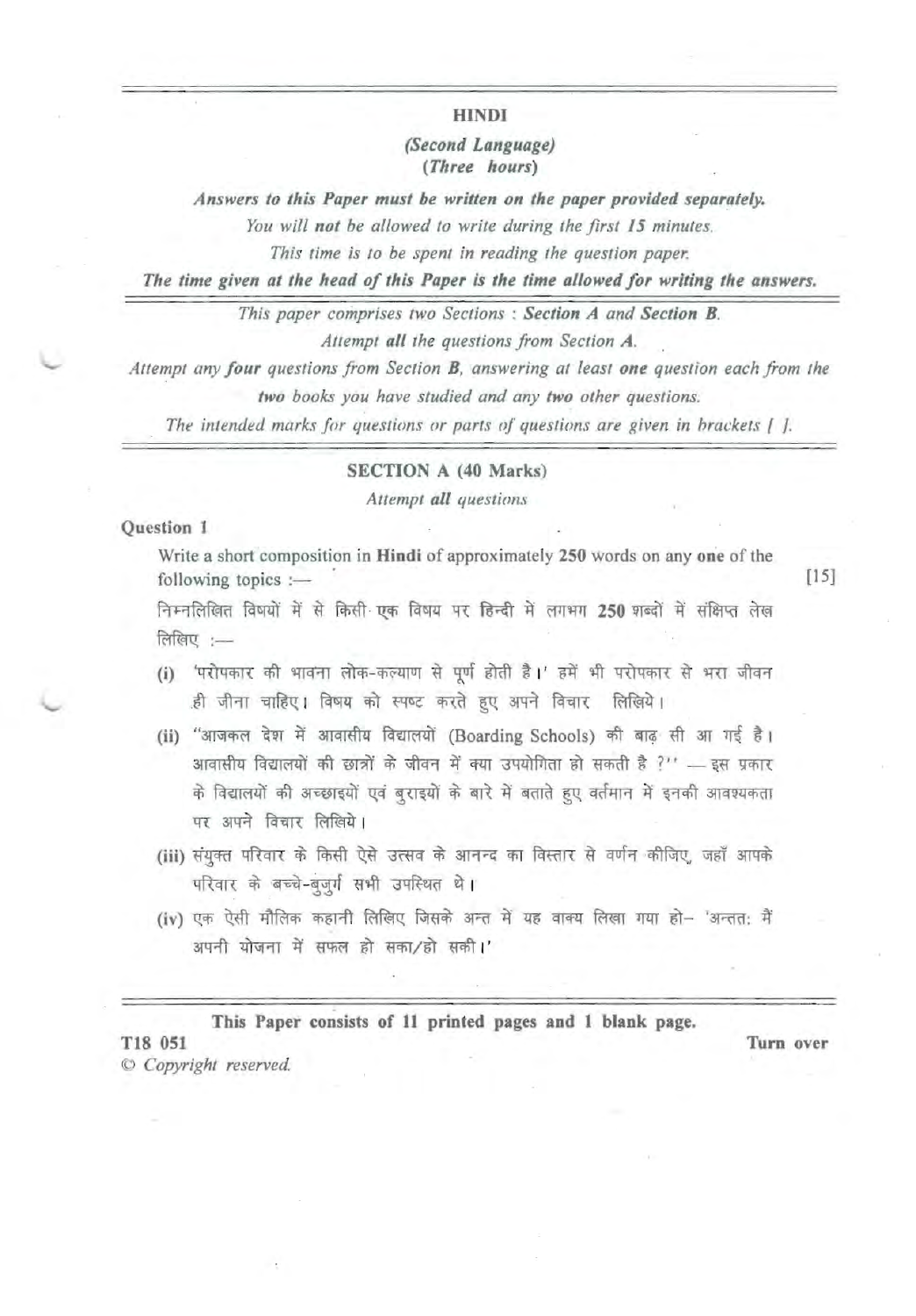(v) नीचे दिए गए चित्र को ध्यान से देखिए और चित्र को आधार बनाकर उसका परिचय देते हुए कोई लेख, घटना अथवा कहानी लिखिये, जिसका सीधा व स्पष्ट सम्बन्ध चित्र से होना चाहिये।



### Question 2

Write a letter in **Hindi** in approximately 120 words on any one of the topics given below  $:$  [7]

निम्नलिखित में से किसी एक विषय पर हिन्दी में लगभग 120 शब्दों में पत्र लिखिये :-

- (i) आप अपने विद्यालय के 'सफाई अभियान दल' के नेता हैं। एक योजना के अन्तर्गत आप छात्रों के एक दल को किसी इलाके में सफाई के प्रति जागरूक करने हेतु ले जाना चाहते हैं। अपने विद्यालय के प्रधानाचार्य/प्रधानाचार्या जी को इसके लिए स्वीकृति हेतु पत्र लिखिये।
- (ii) पिछले महीने कुछ प्रयासों द्वारा आपके विद्यालय के छात्रों ने कुछ धनराशि एकत्रित करके मूक-बधिर (deaf and dumb) विद्यालय के विद्यार्थियों की सहायता की थी। इसका वर्णन करते हुए अपने मित्र को एक पत्र लिखिये और बताइये कि हमें समाज के विकलाँग लोगों के प्रति कैसा व्यवहार रखना चाहिए व उनकी सहायता के लिए किस प्रकार के प्रयास करने चाहिए।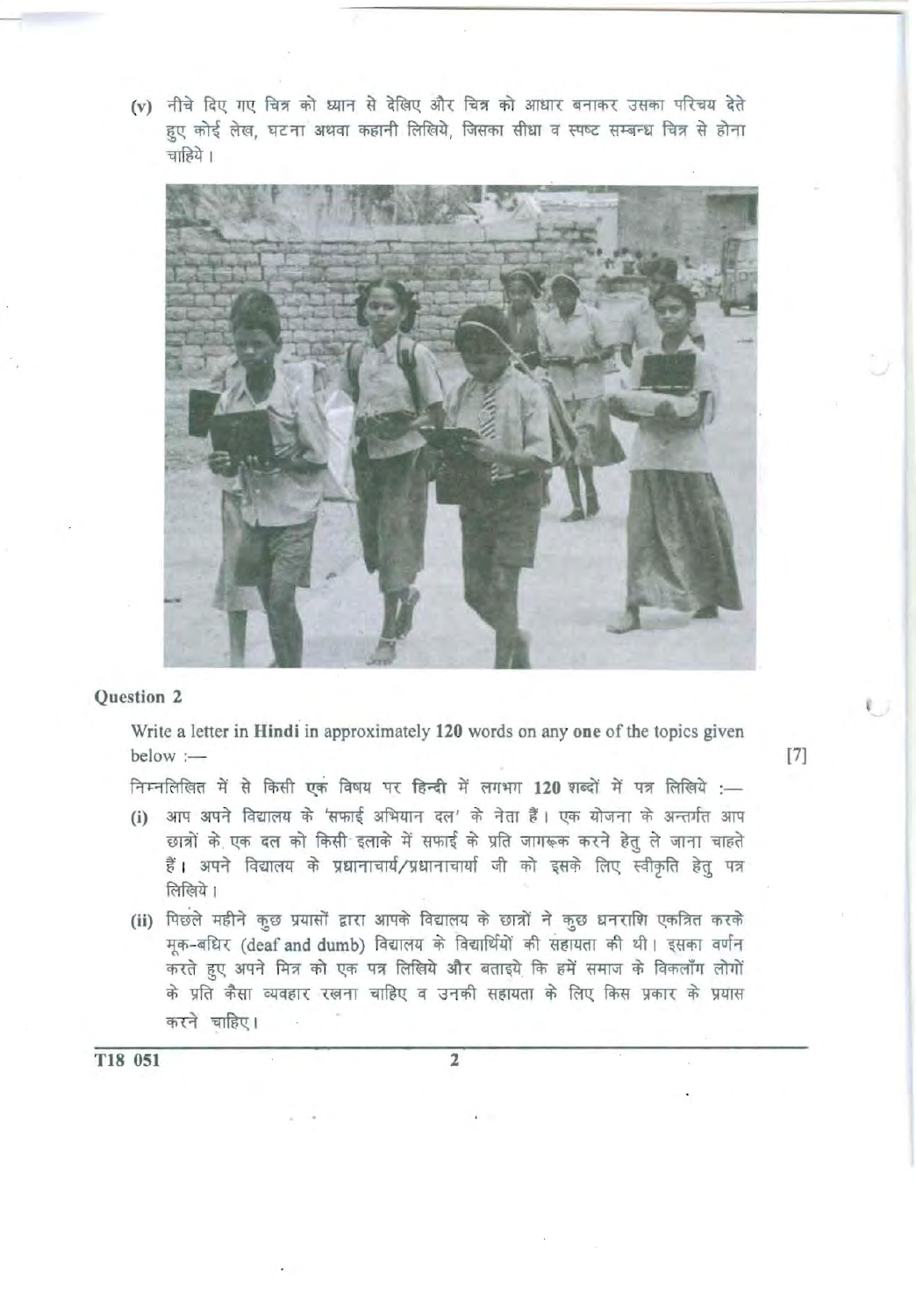Read the passage given below and answer in Hindi the questions that follow, using your own words as far as possible :-

निम्नलिखित गद्यांश को ध्यान से पढिए तथा उसके नीचे लिखे गए प्रश्नों के उत्तर हिन्दी में लिखिए। उत्तर यथासंभव आपके अपने शब्दों में होने चाहिए :-

सूर्य अस्त हो रहा था। पक्षी चहचहाते हुए अपने नीड़ की ओर जा रहे थे। गाँव की कुछ स्त्रियाँ अपने घड़े लेकर कुएँ पर जा पहुँची। पानी भरकर कुछ स्त्रियाँ तो अपने घरों को लौट गई, परंतु चार स्त्रियाँ कुएँ की पक्की जगत पर ही बैठकर आपस में बातचीत करने लगीं। तरह-तरह की बातचीत करते-करते बात बेटों पर जा पहुँची। उनमें से एक की उम्र सबसे बड़ी लग रही थी। वह कहने लगी-"भगवान सबको मेरे जैसा ही बेटा दे। वह लाखों में एक है। उसका कठ बहुत मधुर है। उसके गीत को सुनकर कोयल और मैना भी चुप ही जाती है। सच में मेरा बेटा तो अनमोल हीरा है।"

उसकी बात सुनकर दूसरी अपने बेटे की प्रशंसा करते हुए बोली-"बहन मैं तो समझती हूँ कि मेरे बेटे की बराबरी कोई नहीं कर सकता। वह बहुत ही शक्तिशाली और बहादुर है। वह बड़े-बड़े पहलवानों को भी पछाड़ देता है। वह आधुनिक युग का भीम है। मैं तो भगवान से कहती हूँ कि वह मेरे जैसा बेटा सबको दे।"

दोनों स्त्रियों की बात सुनकर तीसरी भला क्यों चुप रहती ? वह भी अपने को रोक न सकी। वह बोल उठी-"मेरा बेटा साक्षात् बृहस्पति का अवतार है। वह जो कुछ पढ़ता है, एकदम याद कर लेता है। ऐसा लगता है बहन, मानों उसके कठ में सरस्वती का वास हो।"

तीनों की बात सुनकर चौथी स्त्री चुपचाप बैठी रही। उसका भी एक बेटा था। परंतु उसने अपने बेटे के बारे में कुछ नहीं कहा।

जब पहली स्त्री ने उसे टोकते हुए पूछा कि उसके बेटे में क्या गुण है, तब चौथी स्त्री ने सहज भाव से कहा-"मेरा बेटा ना गंधर्व-सा गायक है, न भीम-सा बलवान और न ही बृहस्पति-सा बुद्धिमान।" यह कह कर वह शांत बैठ गई। कुछ देर बाद जब वे घड़े सिर पर

T18 051

Turn over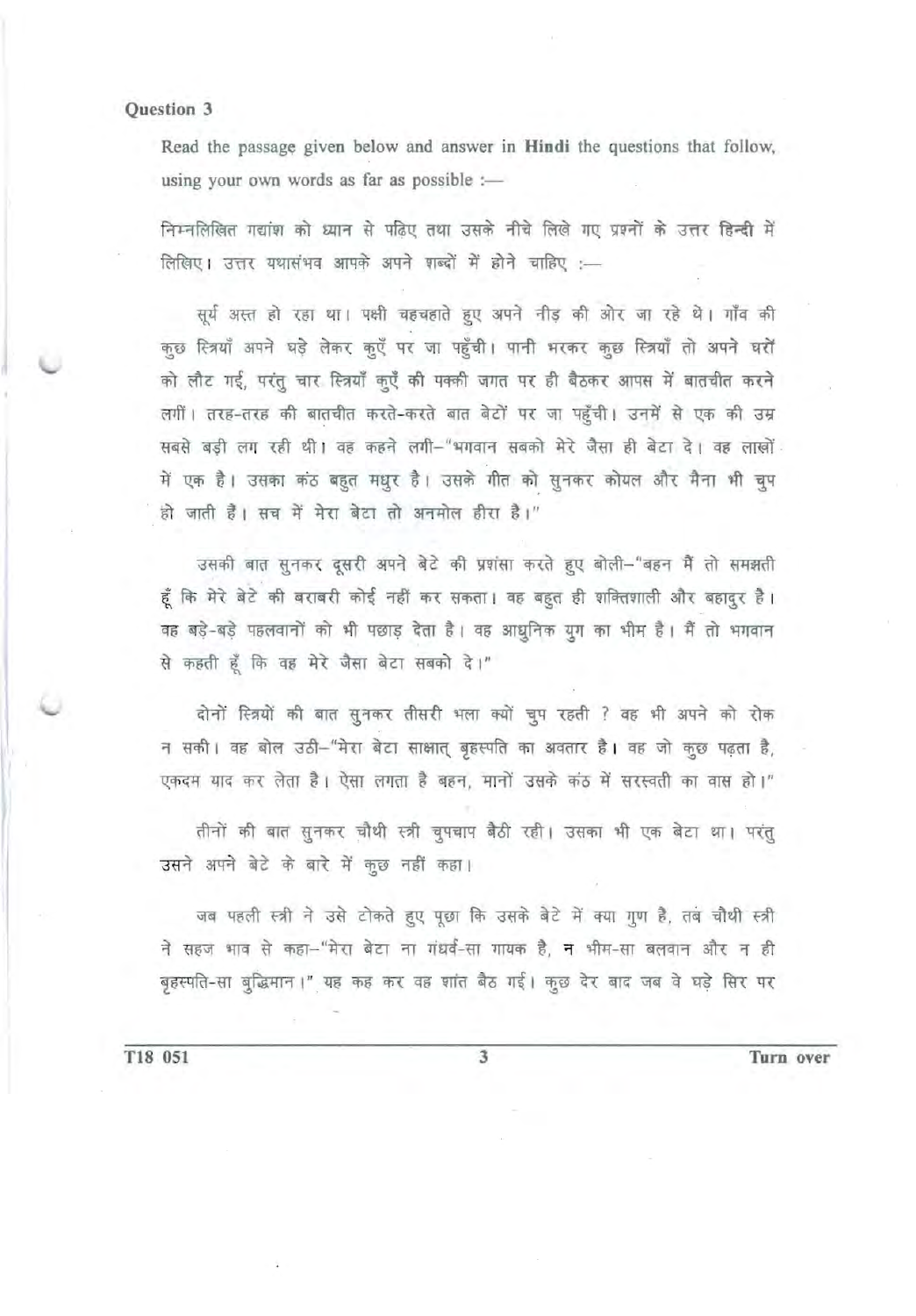रखकर लौटने लगीं, तभी किसी के गीत का मधुर स्वर सुनाई पड़ा, गीत सुनकर सभी स्त्रियाँ ठिठक गईं। पहली स्त्री शीघ्र ही बोल उठी-"मेरा हीरा गा रहा है। तुम लोगों ने सुना, उसका कठ कितना मधुर है।" तीनों स्त्रियाँ बड़े ध्यान से उसे देखने लगी। वह गीत गाता हुआ उसी रास्ते से निकल गया। उसने अपनी माँ की तरफ ध्यान नहीं दिया।

थोड़ी देर बाद दूसरी का बेटा दिखाई दिया। दूसरी स्त्री ने बड़े गर्व से कहा, "देखो मेरा बलवान बेटा आ रहा है। वह बातें कर ही रही थी कि उसका बेटा भी उसकी ओर ध्यान दिए बगैर निकल गया।"

तभी तीसरी स्त्री का बेटा उधर से संस्कृत के श्लोकों का पाठ करता हुआ निकला। तीसरी ने बड़े गदगद स्वर में कहा "देखो, मेरे बेटे के कंठ में सरस्वती का वास है। वह भी माँ की ओर देखे बिना आगे बढ गया।

वह अभी थोड़ी दूर गया होगा कि चौथी स्त्री का बेटा भी अचानक उधर से आ निकला। वह देखने में बहुत सीधा-सादा और सरल प्रकृति का लग रहा था। उसे देखकर चौथी स्त्री ने कहा, "बहन, यही मेरा बेटा है।" तभी उसका बेटा पास आ पहुँचा। अपनी माँ को देखकर रुक गया और बोला, "माँ लाओ मैं तुम्हारा घड़ा पहुँचा दूँ। माँ ने मना किया; फिर भी उसने माँ के सिर से पानी का घड़ा उतारकर अपने सिर पर रख लिया और घर की ओर चल पड़ा।

तीनों स्त्रियाँ बड़े ही आश्चर्य से देखती रहीं। एक वृद्ध महिला बहुत देर से उनकी बातें सुन रही थी। वह उनके पास आकर बोली, "देखती क्या हो ? यही सच्चा हीरा है।"

| (i) पहली तथा दूसरी स्त्री ने अपने-अपने बेटे के विषय में क्या कहा ?                                       | [2]   |
|----------------------------------------------------------------------------------------------------------|-------|
| (ii) तीसरी स्त्री ने अपने बेटे को 'बृहस्पति का अवतार' क्यों कहा ?                                        | $[2]$ |
| (iii) पहली स्त्री द्वारा पूछे जाने पर चौथी स्त्री ने क्या कहा ?                                          | $[2]$ |
| (iv) चौथी स्त्री के बेटे ने अपनी माँ के साथ कैसा व्यवहार किया, यह देखकर तीनों स्त्रियों<br>को कैसा लगा ? | $[2]$ |
| (v) बच्चों को अपने माता-पिता के साथ कैसा व्यवहार करना चाहिए ? समझाइए।                                    | $[2]$ |

4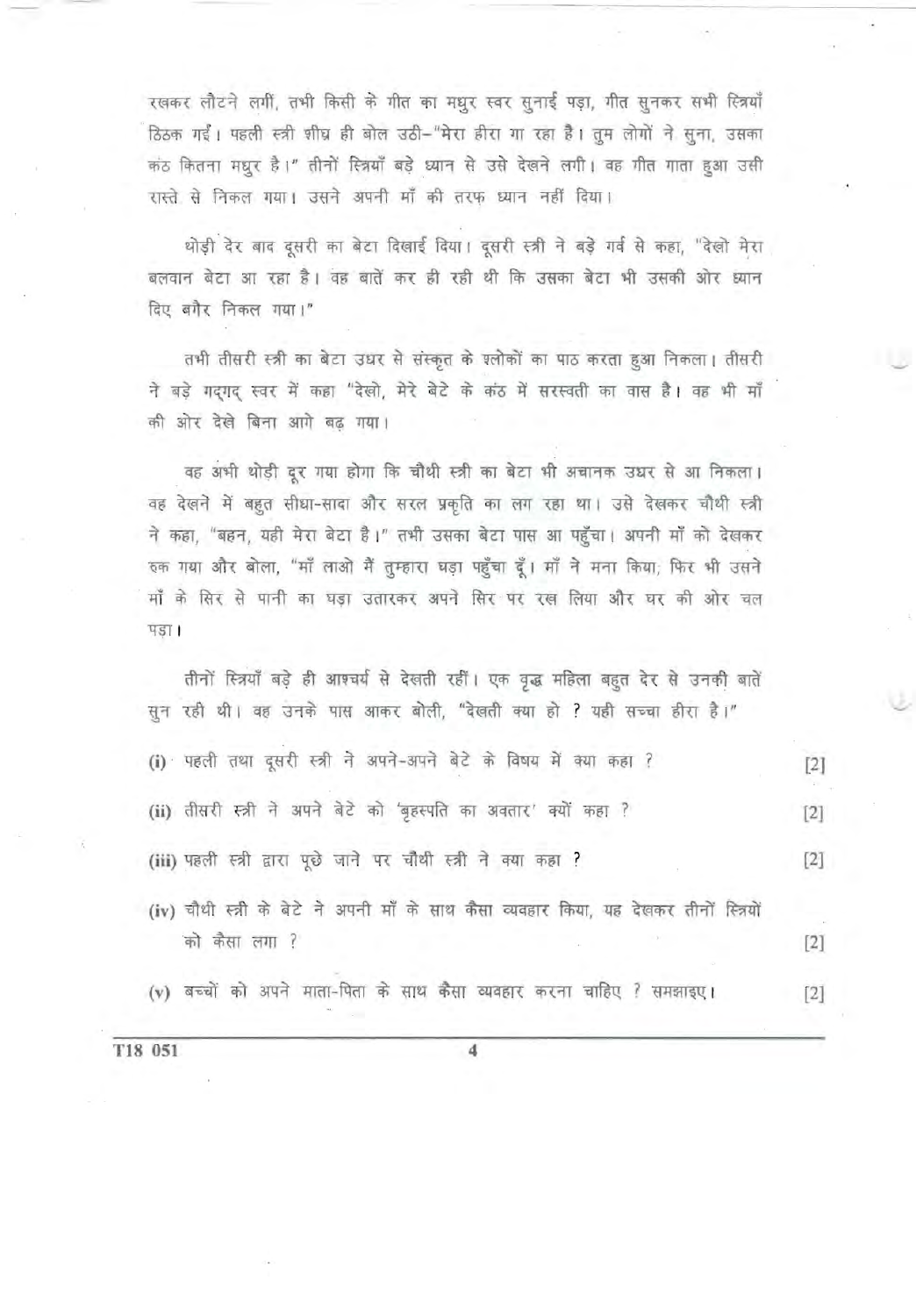| Answer the following according to the instructions given :-               |                                                                                                                                                                                                                                           |
|---------------------------------------------------------------------------|-------------------------------------------------------------------------------------------------------------------------------------------------------------------------------------------------------------------------------------------|
| निम्नलिखित प्रश्नों के उत्तर निर्देशानुसार लिखिए :-                       |                                                                                                                                                                                                                                           |
| (i) निम्नलिखित शब्दों में से दो शब्दों के विलोम लिखिए :-                  | $[1]$                                                                                                                                                                                                                                     |
| कीर्ति, निर्मल, विजय, निर्दोष।                                            |                                                                                                                                                                                                                                           |
| (ii) निम्नलिखित शब्दों में से किसी एक शब्द के दो पर्यायवाची शब्द लिखिए :- | $[1]$                                                                                                                                                                                                                                     |
| धनवान, किनारा, दूध।                                                       |                                                                                                                                                                                                                                           |
| (iii) निम्नलिखित शब्दों से विशेषण बनाइए :-                                | $[1] % \centering \includegraphics[width=0.9\columnwidth]{figures/fig_10.pdf} \caption{The figure shows the number of times of the estimators in the left and right.} \label{fig:fig_11}} %$                                              |
| अपेक्षा, गुण।                                                             |                                                                                                                                                                                                                                           |
| (iv) निम्नलिखित शब्दों में से किन्हीं दो शब्दों के शुद्ध रूप लिखिये :---  | $[1] % \centering \includegraphics[width=0.47\textwidth]{images/TrDiM-Architecture.png} \caption{The image shows the number of parameters in the left and right.} \label{TrDiM-Architecture}$                                             |
| प्रदर्षनी, लच्छमी, अपरीचीत।                                               |                                                                                                                                                                                                                                           |
| (v) निम्नलिखित मुहावरों में से किसी एक की सहायता से वाक्य बनाइए :-        | $[1]$                                                                                                                                                                                                                                     |
| आसमान से बातें करना, उड़ती चिड़िया पहचानना।                               |                                                                                                                                                                                                                                           |
| (vi) कोष्टक में दिए गए वाक्यों में निर्देशानुसार परिवर्तन कीजिए :-        |                                                                                                                                                                                                                                           |
| (a) मोहन और रमेश सच्चे मित्र थे।                                          | $[1] % \includegraphics[width=0.9\columnwidth]{figures/fig_10.pdf} \caption{The graph $\mathcal{N}_1$ is a function of the number of times, and the number of times, and the number of times, are indicated in the right.} \label{fig:1}$ |
| ['मित्रता' शब्द का प्रयोग कीजिए।]                                         |                                                                                                                                                                                                                                           |
| (b) मुझसे कोई भी बात कहने में संकोच न करें।                               | $[1]$                                                                                                                                                                                                                                     |
| [रेखांकित के लिए एक शब्द का प्रयोग करते हुए वाक्य को पुन: लिखिए।]         |                                                                                                                                                                                                                                           |
| शिक्षक ने अपने शिष्य को आदेश दिया।<br>(c)                                 | $[1]$                                                                                                                                                                                                                                     |
| [वचन बदलिए।]                                                              |                                                                                                                                                                                                                                           |
|                                                                           |                                                                                                                                                                                                                                           |

T18 051 5 Turn over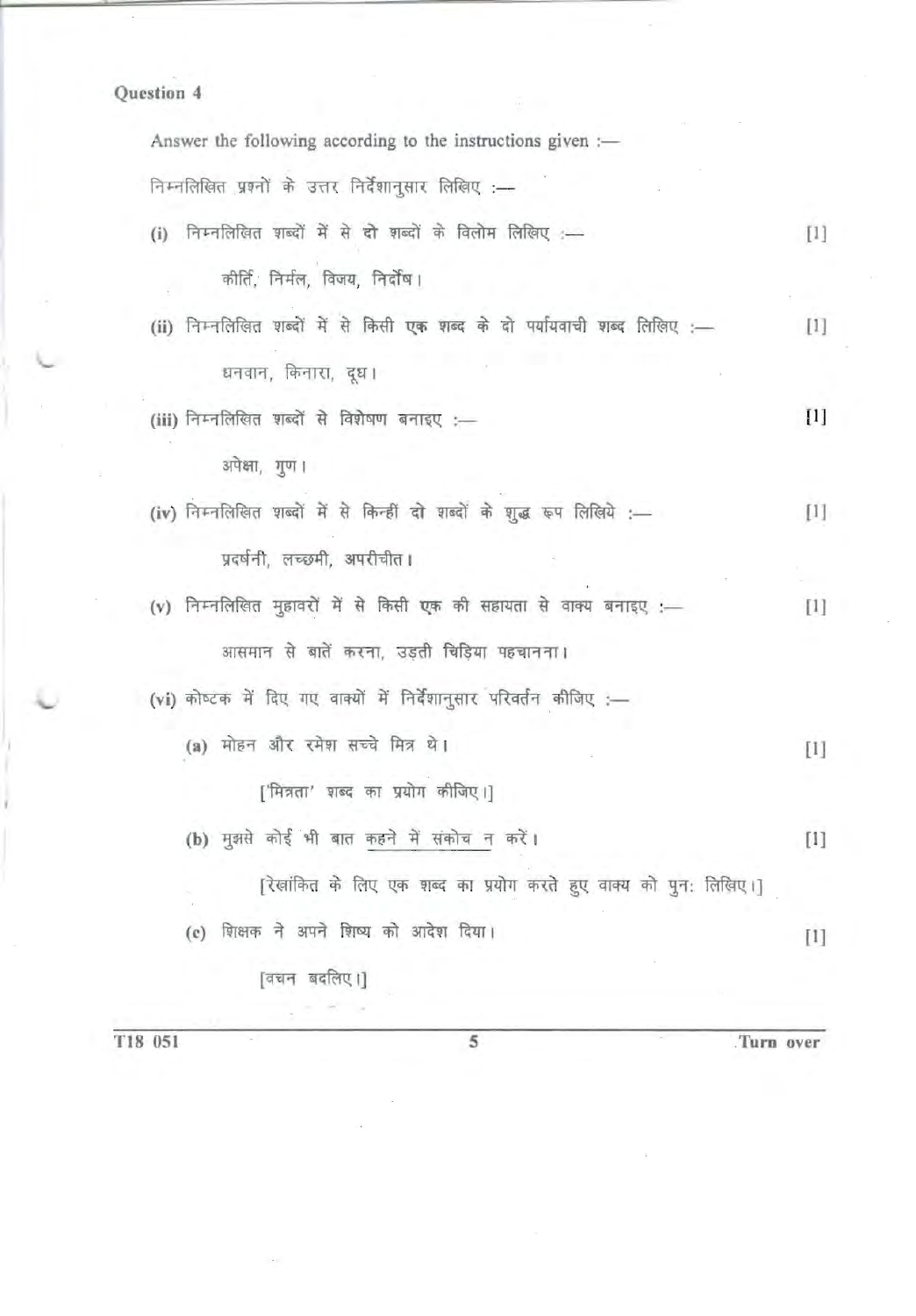## SECTION B (40 Marks)

*Attempt four questions from this Section.*  You must answer at least one question from each of the two books you *have studied and any two other questions.* 

# साहित्य सागर-संक्षिप्त कहानियाँ (Sahitya Sagar-Short Stories)

## Question 5

Read the extract given below and answer in Hindi the questions that follow : निम्नलिखित गद्यांश को पढ़िए और उसके नीचे लिखे प्रश्नों के उत्तर हिन्दी में लिखिए :-आनन्दी की त्यौरी चढ़ गई। झूँझलाहट के मारे बदन में ज्वाला-सी दहक उठी। बोली, "जिसने तुमसे यह आग लगाई है, उसे पाऊँ तो मुँह झूलस दूँ।

. ['बड़े घर की बेटी'-प्रेमचंद]

(Bade Ghar Ki Beti-Premchand)

- (i) आनन्दी की त्यौरी क्यों चढ़ी हुई थी ? वह किसका इंतजार कर रही थी ? [2]
- (ii) श्रीकंठ सिंह ने आनन्दी से क्या जानना चाहा ? बिंग से स्था है [2]
- (iii) इससे पहले लालबिहारी और बेनीमाधव सिंह श्री कठ सिंह से क्या कह चुके थे ? [3]
- (iv) आनन्दी से घटना का हाल जानकर श्रीकंठ सिंह को कैंसा लगा ? उन्होंने अपने पिता से क्या कहा ?  $[3]$

# Question 6

Read the extract given below and answer in Hindi the questions that follow : निम्नलिखित गद्यांश को पढ़िए और उसके नीचे लिखे प्रश्नों के उत्तर हिन्दी में लिखिए :-

"रात को बड़े जोर का झक्कड़ चला। सेक्रेटेरियट के लॉन में जामून का पेड़ गिरा। सूबह को जब माली ने देखा, तो उसे पता चला कि पेड़ के नीचे एक आदमी दबा पड़ा है।" ['जामुन का पेड़'-कृष्ण चंदर]

### [Jamun Ka Ped-Krishna Chander]

(i) माली ने यह देखकर क्या किया और क्यों ? [2]

- (ii) पहले दूसरे और तीसरे क्लर्क ने क्या कहा ? क्या तीसरे क्लर्क को उस दबे हुए आदमी से सहानुभूति थी ?  $[2]$
- (iii) माली ने क्या सुझाव दिया ? मोटे चपरासी की बात सुनकर माली क्या बोला ? [3]
- (iv) कहानी के अन्त में क्या हुआ था ? देर से मिलने वाला न्याय महत्वहीन होता है कैसे ? [3]

T18 051 6 6 6 1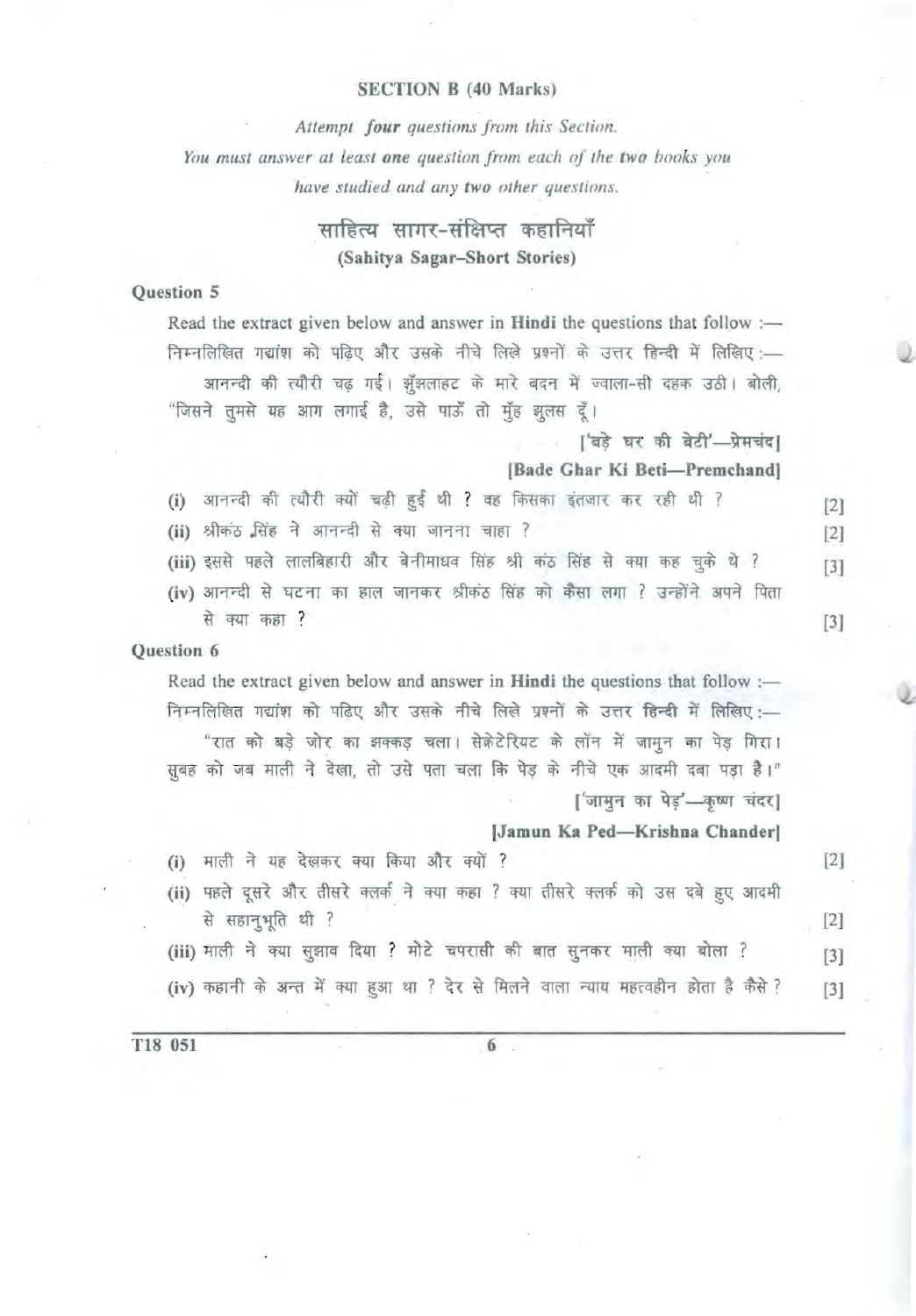Read the extract given below and answer in Hindi the questions that follow : निम्नलिखित गद्यांश को पढिए और उसके नीचे लिखे प्रश्नों के उत्तर हिन्दी में लिखिए :-

"पर, 'सब दिन होत न एक समान' अकस्मात् दिन फिरे और सेठ को गरीबी का मुँह देखना पड़ा। संगी-साथियों ने भी मुँह फेर लिया और नौबत यहाँ तक आ गई कि सेठ व सेठानी भूखे मरने लगे।''

 $[$  महायज्ञ का पुरस्कार - यशपाल]

[Mahayagya Ka Puraskar - Yashpal]

- (i) अकस्मात् बुरा समय किसका आ गया था तथा बुरा समय आने से पहले उसकी दशा कैसी<br>थी ? थी ? $[2]$
- था ।<br>(ii) अपना बुरा समय दूर करने के लिए सेठ ने क्या उपाय सोचा ? इस رے]<br>बुरा समय दूर करने के लिए सेठ ने क्या उपाय सोचा ? इस उपाय के लिए उन्हें<br>[2]
- (iii) सेठ ने मार्ग में कौनसा महायज्ञ किया था ? क्या वह वास्तव में महायज्ञ था ? समझाकर  $\sqrt{13}$
- (iv) कहानी का उद्देश्य लिखिये।  $[3]$

# साहित्य सागर-पद्य भाग (Sahitya Sagar-Poems)

### Question 8

Read the extract given below and answer in Hindi the questions that follow : निम्नलिखित पद्यांश को पढिए और उसके नीचे लिखे प्रश्नों के उत्तर हिन्दी में लिखिए :-"लाठी में गुण बहुत हैं, सदा राखिये संग।

गहरि, नदी, नारी जहाँ, वहाँ बचावै अंग।।

वहाँ बचावै अंग, झपटि कृता कहँ मारै।

दुश्मन दावागीर, होयँ तिनहुँ को झारै।।

दुश्मन दावागार, हाय ातनहू का झार ।।<br>कह 'गिरिधर कविराय' सुनो हो धूर के बाठी । ।

सब हथियार न छाँडि, हाथ महँ लीजै लाठी।।

[कुंडलियाँ-गिरिधर कविराय] (Kundaliya-Giridhar Kavi Rai)

(i) इस कुंडली में किसकी उपयोगिता बताई गई है ? कवि ने किस समय मनुष्य को लाठी रखने का परामर्श दिया है ?  $[2]$ (ii) लाठी हमारे शरीर की सुरक्षा किस प्रकार करती है ? बिकेटिक को स्था है ? किसी के स्थापिक करती है ? किसी के स् (iii) लाठी किन तीनों से निपटने में सहायक होती है और किस प्रकार ? [3] (iv) कवि सब हथियार छोड़कर लाठी लेने की बात क्यों कर रहे हैं ? अपने विचार व्यक्त ~ '!is~tli <fiT I [3]

T18 051

7 Turn over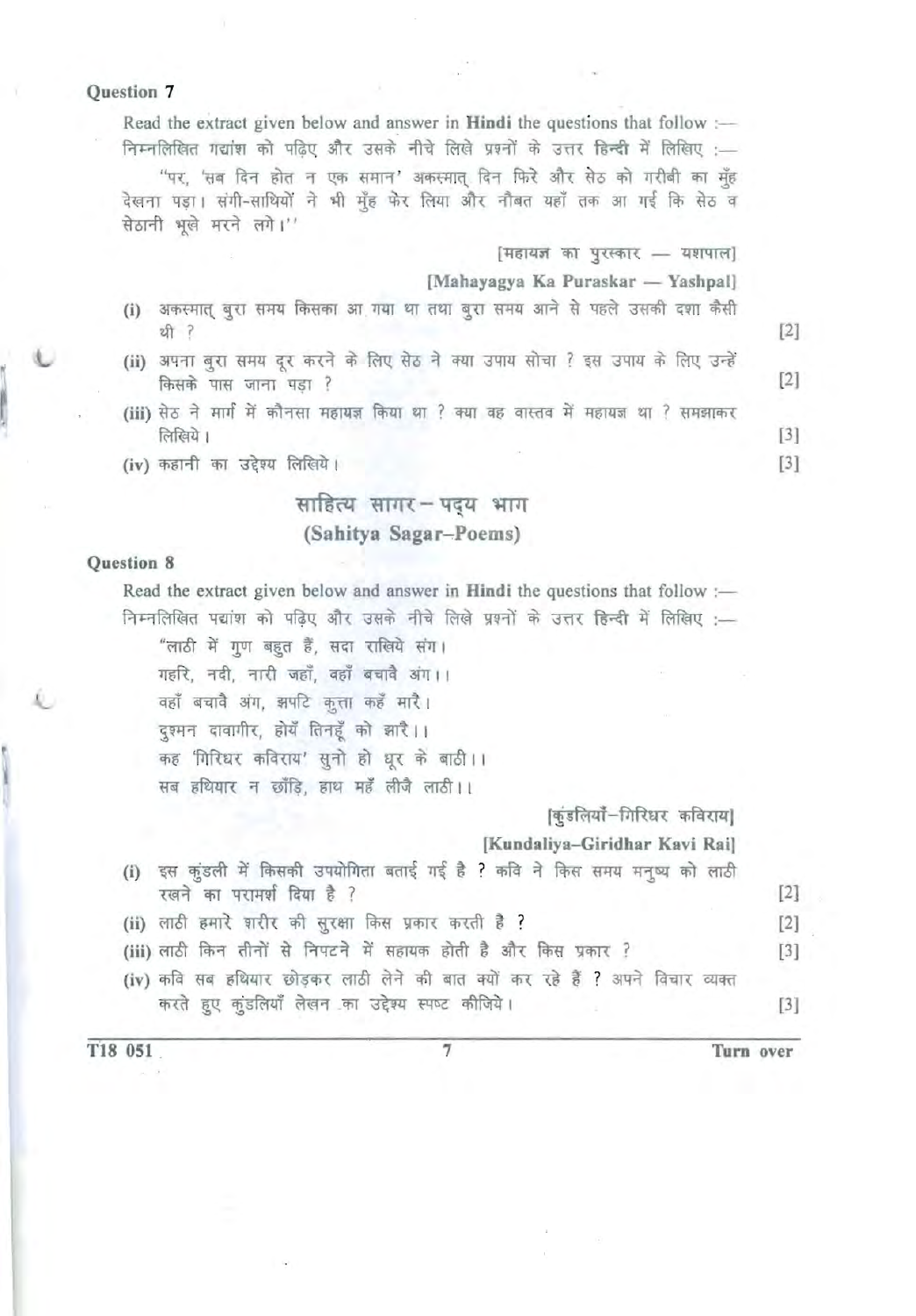| T18 051<br>8                                                                                                                                                                   |       |
|--------------------------------------------------------------------------------------------------------------------------------------------------------------------------------|-------|
| (iv) प्रस्तुत कविता के माध्यम से कवि ने पाठकों को क्या सन्देश दिया है ?                                                                                                        | $[3]$ |
| (iii) जीवन में सुख-दुख और आशा-निराशा के प्रति हमारा क्या दृष्टिकोण होना<br>चांहिए ? अपने दुखों और निराशा के लिए हमें किसको दोष देना उचित नहीं है तथा<br>क्यों ? समझाकर लिखिये। | $[3]$ |
| (ii) कवि के अनुसार जीवन का महत्व किसमें है ? स्पष्ट कीजिये।                                                                                                                    | $[2]$ |
| [चलना हमारा काम है — शिवमंगल सिंह 'सुमन']<br>[Chalna Hamara Kaam Hai - Shiv Mangal Singh 'Suman']<br>(i) कवि ने मनुष्य के जीवन के बारे में क्या कहा है तथा क्यों ?             | $[2]$ |
| चलना हमारा काम है।''                                                                                                                                                           |       |
| जीवन इसी का नाम है।                                                                                                                                                            |       |
| पर हो निराशा क्यों मुझे ?                                                                                                                                                      |       |
| प्रत्येक पग पर कुछ-न कुछ<br>रोड़ा अटकता ही रहा                                                                                                                                 |       |
| दर-दर भटकता ही रहा                                                                                                                                                             |       |
| ''नैं पूर्णता की खोज में                                                                                                                                                       |       |
| निम्नलिखित पद्यांश को पढ़िए और उसके नीचे लिखे प्रश्नों के उत्तर हिन्दी में लिखिए :—                                                                                            |       |
| Read the extract given below and answer in Hindi the questions that follow :-                                                                                                  |       |
| Question 10                                                                                                                                                                    |       |
| (iv) प्रस्तुत कविता का केन्द्रीय भाव लिखिए।                                                                                                                                    | $[3]$ |
| ने क्यों दिया है ?                                                                                                                                                             | $[3]$ |
| (iii) क्या भिक्षुकों की मदद करना मानवीय धर्म नहीं है ? यहाँ अभिमन्यु का उदाहरण कवि                                                                                             |       |
| (ii) इस भावुक दृश्य से हमारे हृदय में क्या भाव उत्पन्न होते हैं ?                                                                                                              | $[2]$ |
| पहली दो पंक्तियों में कवि ने क्या दृश्य प्रस्तुत किया है ?<br>(i)                                                                                                              | $[2]$ |
| [Bhikshuk-Suryakanth Tripathi-'Nirala']                                                                                                                                        |       |
| [भिक्षुक—सूर्यकान्त त्रिपाठी—'निराला']                                                                                                                                         |       |
| अभिमन्यु जैसे हो सकोगे तुम,<br>तुम्हारे दुःख मैं अपने हृदय में खींच लूँगा।''                                                                                                   |       |
| ठहरो, अहो मेरे हृदय में है अमृत, मैं सींच दूँगा।                                                                                                                               |       |
| "चाट रहे जूठी पत्तल वे कभी सड़क पर खड़े हुए,<br>और झपट लेने को उनसे कुत्ते भी हैं अड़े हुए।                                                                                    |       |
| निम्नलिखित पद्यांश को पढ़िए और उसके नीचे लिखे प्रश्नों के उत्तर हिन्दी में लिखिए :—                                                                                            |       |
| Read the extract given below and answer in <b>Hindi</b> the questions that follow $:$ —                                                                                        |       |
|                                                                                                                                                                                |       |

27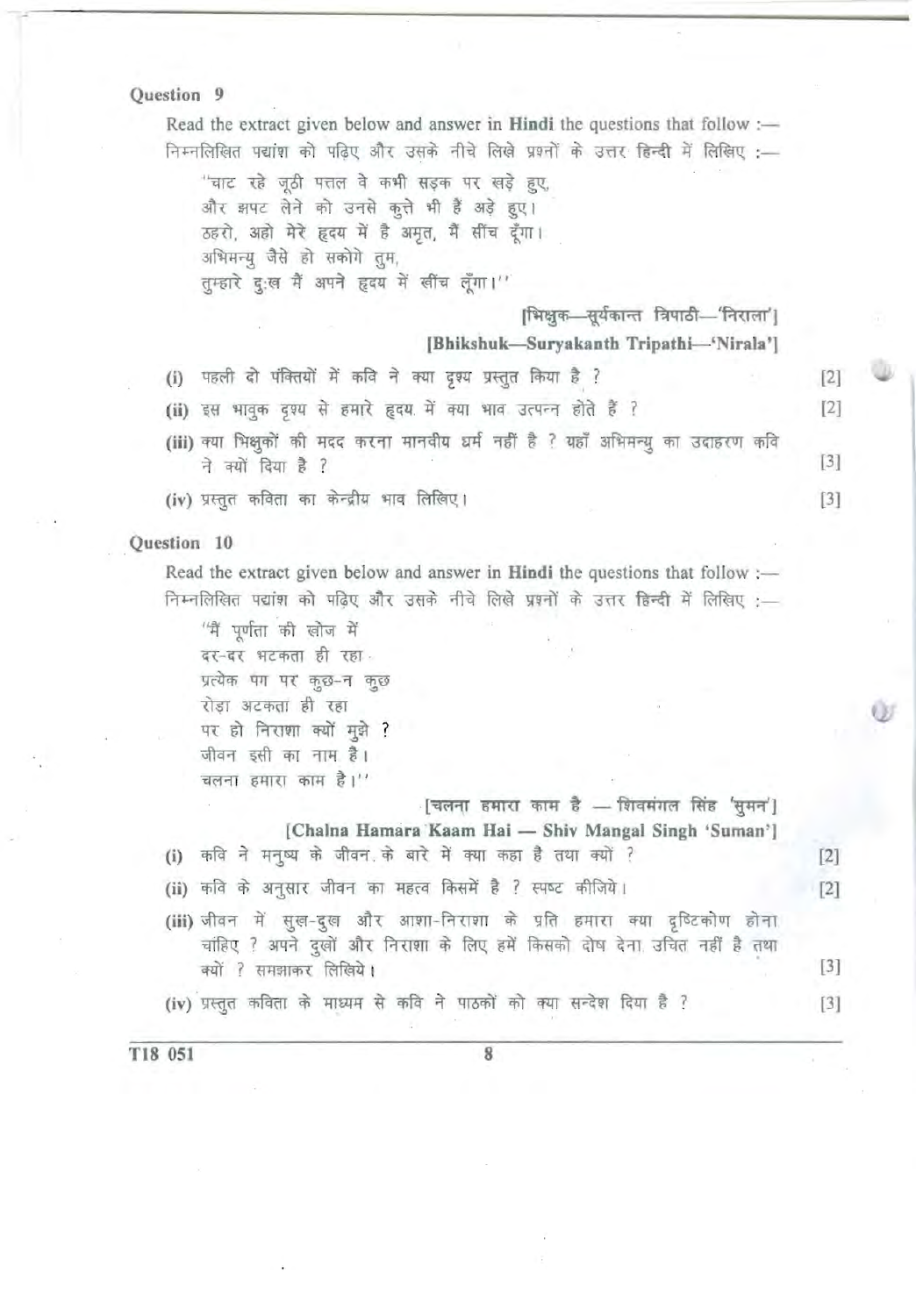# नया रास्ता-सूषमा अग्रवाल

## (Naya Raasta-Susbma Agarwal)

### Question 11

Read the extract given below and answer in Hindi the questions that follow : .. 1f{ @1T <sup>~</sup>WTT I llT ~ m -qm to ~, ~-~ Cffi' <sup>~</sup>

जाने किन विचारों में खो गईं और एकटक अमित की ओर ही देखती रहीं।

| (i) माँ अमित की तरफ देखते हुए क्या सोच रही थी ?   |  |
|---------------------------------------------------|--|
| (ii) दीपक कौन है ? उन्हें किस बात का कार्ड मिला ? |  |
| (iii) मधु के बारे में माँ ने अमित से क्या कहा ?   |  |
| (iv) माँ को घर में बहू की कमी क्यों अखरती थी ?    |  |

#### Question 12

Read the extract given below and answer in Hindi the questions that follow : निम्नलिखित अवतरण को पढ़िए और उसके नीचे लिखे प्रश्नों के उत्तर हिन्दी में लिखिए :-

''दूसरे ही क्षण मीनू उसके सामने आ गई और खुशी से उसके हाथ चूम लिये। अरे मीनू, आज तो बहुत प्रसन्न दिखाई दे रही हो। क्या बात है ? नीलिमा ने पूछा।'' (i) m ~ ? Slfl"1dl 'fiT ifif{Uf <flIT ~ ? [2] (ii) 'उसके' सर्वनाम का प्रयोग किसके लिए किया गया है ? उसका संक्षिप्त परिचय दीजिये। [2] (iii) मीनू के चेहरे पर किस बात को सोचकर उदासी छा जाती है ? मीनू की उदासी कब और किस प्रकार दूर होती है ? समझाकर लिखिये।  $[3]$ (iv) प्रस्तुत उपन्यास का उद्देश्य स्पष्ट कीजिये। संस्कृत का स्पष्ट कोजिये।

T18 051 9 Turn over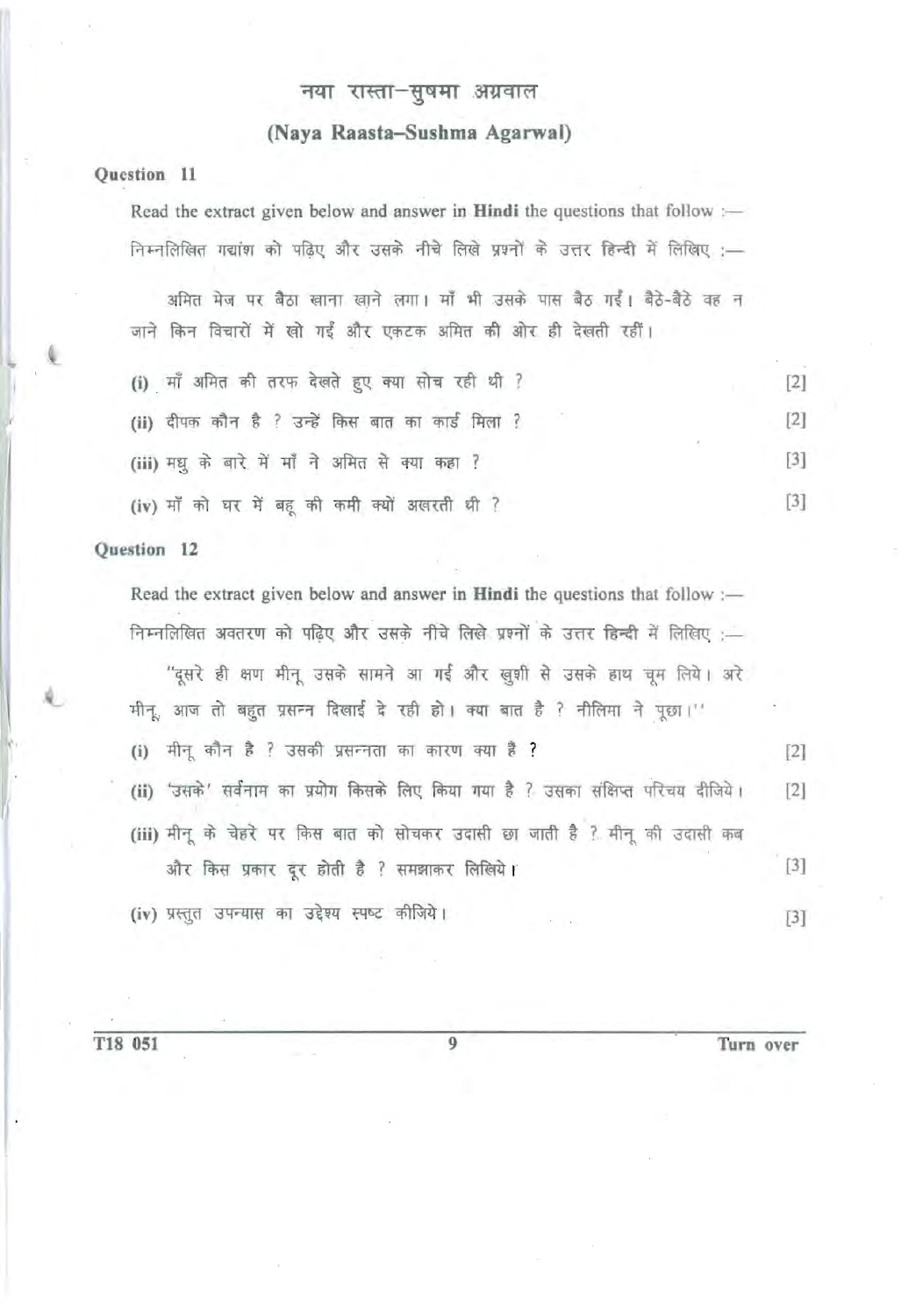Read the extract given below and answer in Hindi the questions that follow : निम्नलिखित अवतरण को पढ़िए और उसके नीचे लिखे प्रश्नों के उत्तर हिन्दी में लिखिए :-

''परन्तु तुम ये तो सोचो कि आजकल शादी के बाद ही दावत दी जाती है। यदि हम प्रीतिभोज नहीं देंगे तो दुनिया वाले क्या कहेंगे और फिर बड़े घर की लड़की आ रही है। दावत नहीं देंगे तो सब लोग बात बनाएंगे।"

(i) उपर्युक्त कथन किसने, किस अवसर पर कहा था ? [2]

- (ii) 'बड़े घर की लड़की' किसको कहा गया है ? उसका संक्षिप्त परिचय दीजिये। [2]
- (iii) उपर्युक्त कथन के विषय में अमित के क्या विचार हैं ? वह इस शादी से सहमत क्यों . नहीं है ? धनीमल जी ने शादी के प्रस्ताव के साथ क्या लालच दिया था ? [3]
- (iv) आजकल के मध्यमवर्गीय परिवारों में विवाह आदि रीति-रिवाजों के अवसर पर होने वाले  $\sqrt{F}$  फिजूलखर्चे पर अपने विचार लिखिये।  $[3]$

# एकांकी संचय

### (Ekanki Sanchay)

### Question 14

Read the extract given below and answer in Hindi the questions that follow : निम्नलिखित अवतरण को पढिए और उसके नीचे लिखे प्रश्नों के उत्तर हिन्दी में लिखिए $:=$ 

"काश कि मैं निर्मम हो सकती, काश कि मैं संस्कारों की दासता से मुक्त हो सकती ! हो पाती तो कुल, धर्म और जाति का भूत मुझे तंग न करता और मैं अपने बेटे से न बिछुड़ती ।'

|संस्कार और भावना-विष्णु प्रभाकर|

### (Sanskar Aur Bhavna-Vishnu Prabhakar]

- (i) वक्ता कौन है ? यह वाक्य वह किसे कह रही है ? [2]
- (ii) 'संस्कारों की दासता सबसे भयंकर शत्रू है' यह कथन एकांकी में किसका है ? उसने  $-\frac{1}{2}$   $\frac{1}{2}$
- (iii) संस्कारों की दासता के कारण वक्ता को किन-किन कठिनाइयों का सामना करना पड़ा ? सिंह को साथ करने के लिए जिसमें की साथ करने हैं। जिसमें के लिए अपनी साथ की साथ की साथ की साथ की साथ की स<br>जनसंख्या है कि अपनी साथ की साथ की साथ की साथ की साथ की साथ की साथ की साथ की साथ की साथ की साथ की साथ की साथ क
- (iv) प्रस्तुत एकांकी द्वारा एकांकीकार ने क्या सन्देश दिया है.? [3]

T18 051 10